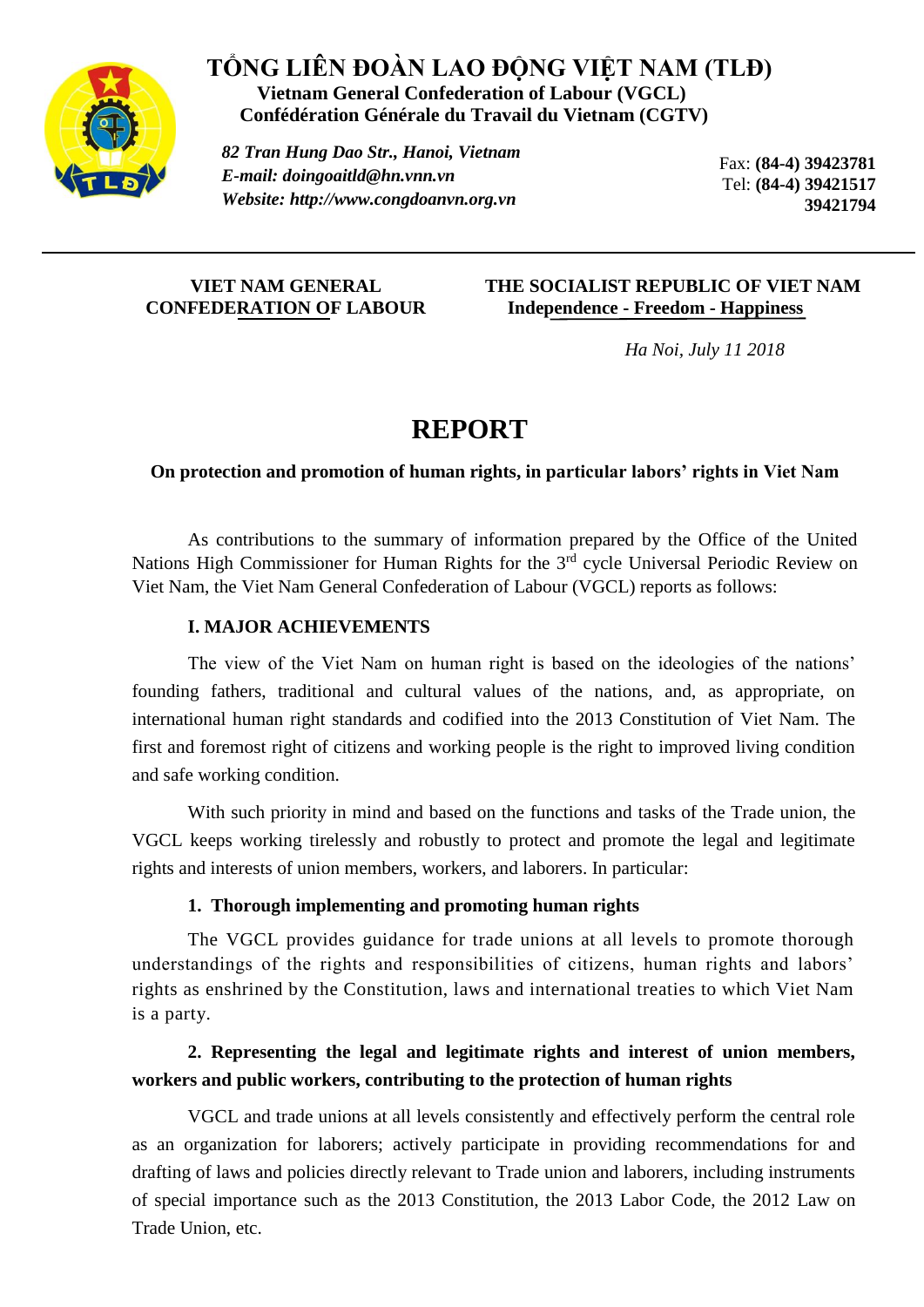At the same time, the VGCL also actively studies and works with the National Wage Council to make adjustments on raising regional minimum wages for workers in the business sectors. The VGCL issued Guidance for Trade union on civil litigations in cases of individual or collective industrial disputes and intensified its participation in inspection, examination and surveillance of production and trade activities of businesses, in order to timely discover issues on the rights of laborers and request for solutions from authorities.

Trade unions at all levels also coordinate to implement the Democracy Regulation, timely solving differences in labor relations and challenges in businesses, contributing to providing stable work and income for laborers. They actively organize dialogues among all stakeholders, which is of significance in reducing strikes. Trade unions at grassroots levels performed well their representative role in negotiations and signing of collective bargaining agreements with more favorable conditions for laborers.

## **3. Actively contributing to ensuring social security, which is crucial for human rights and labors' rights.**

Unions at all levels effectively participated and had made significant contributions to the eradication of hunger and poverty, implementation of social security, and ensuring human rights in Viet Nam.

- A highlight in the activities of trade unions is the expansion and successful organization of the "Tet sum vay" (Reunion for Lunar New Year) Project. From their own budgets and donations from businesses, trade unions at all levels in the nation has organized visits, giving presents and travel tickets for workers and public workers to enjoy Tet holidays, encouraging them to return to work in accordance with regulations.

- The "Benefits for trade union members" Program continues to be broadly implemented with concerns to the practical interests of union members, contributing to further consolidating the relationships between members and trade unions. Trade unions at all levels actively negotiated and signed 337 new agreements with partners, which have been implemented to union members and workers of 70,070 grassroots unions; there have been 1,260,053 members and workers using the products and services of unions' partners with a 449.1 billion VND value of benefits for union members participating in the Program.

The VGCL also actively implemented the Project on investment on union institutions. In which, the VGCL coordinated with the Ministries of Constructions, Natural Resources and Environment and local authorities to timely solve problems in investment for housings, kindergartens, supermarkets, cultural and sport institutions, medical institutions, etc. for laborers. The VGCL worked with 20 local authorities to identify the sites for investment, implement market researches and assessment of investment conditions in 12 areas. The projects on construction of union institutions in Quang Nam, Tien Giang and the Dong Van II industrial zone of Ha Nam have been kick-started.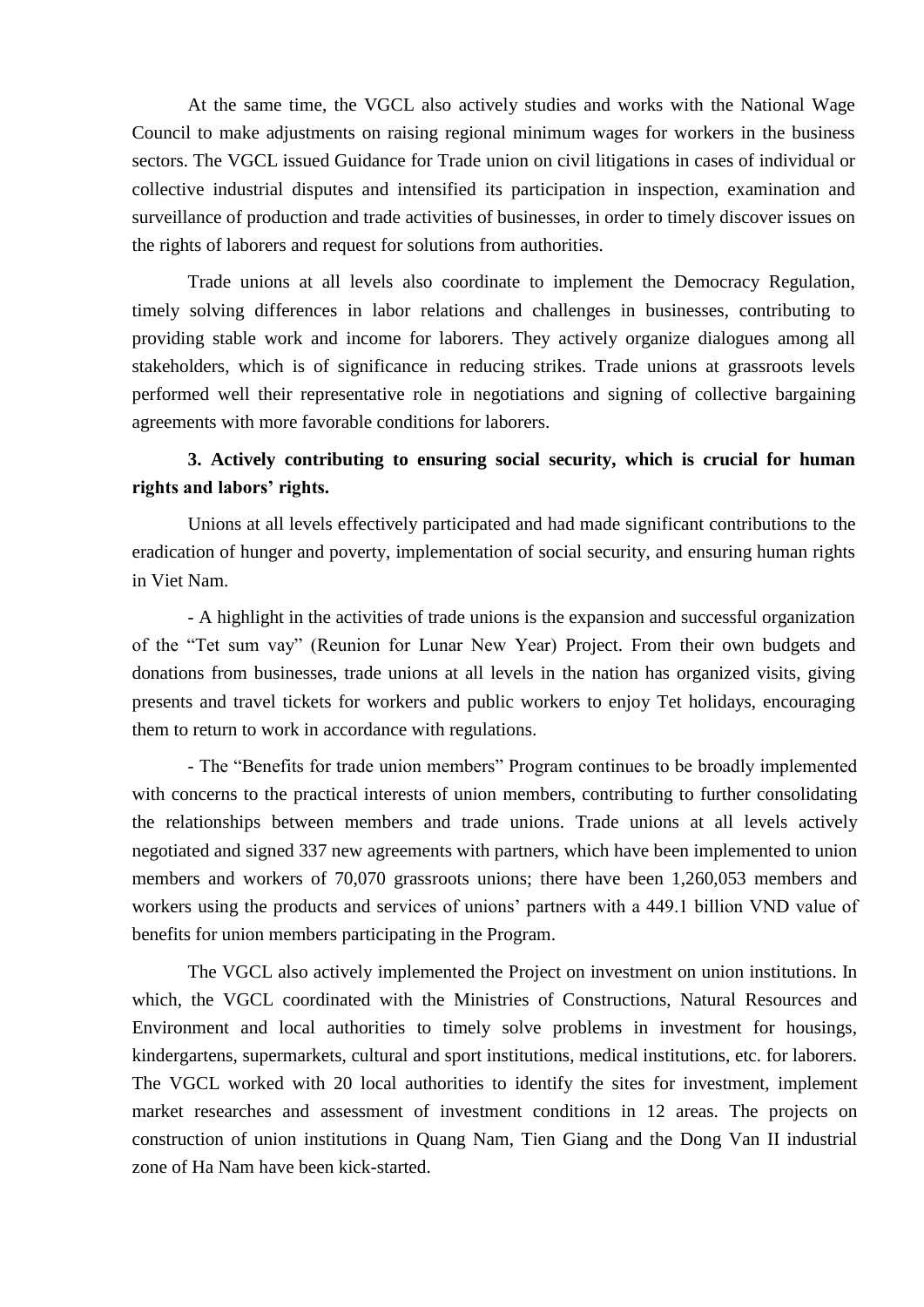Support activities for union members and laborers in difficult situations or with fatal diseases continue to be carried out with many major achievements: a total of 563.9 billion VND has been raised for 1,272,640 people. Loans from the National Employment Fund were effectively and timely disbursed for workers to create more jobs and increase income for workers' families. A total of 35.9 billion VND was loaned to 9,911 people. Capital funding for poor workers has created job opportunities, increased income for many union members' families and workers, and provided a 1,376.4 billion VND loan to 108,228 people. The activities under the "Union Family" ("Mai am cong doan") Project continue to be practical, contributing to enhancing the role and position of Trade Unions. Trade unions at all levels have granted 47.3 billion VND to 1,434 union families and helped in reparation of 279 houses with a fund of 4.5 billion VND.

#### **4. Participating in settlement of collective industrial disputes and labor strikes.**

Collective industrial disputes leading to strikes have a tendency to decrease but show some complex developments. When industrial disputes occur, trade unions at all levels actively visit businesses to understand the will of union members and workers, identify precise reasons for disputes and work with relevant authorities to organize dialogues with workers for solutions.

Collective labor strikes affected the lives, employment and livelihood of participating workers and others. The VGCL actively worked with workers to raise awareness against illegal and wrongful incitements, thus protect their livelihood, the businesses' legitimate interests and the public order.

## **5. Enhancing the effetiveness and quality of media and publication work of the Trade union in order to effectively promote and ensure human rights**

The media and publication system of the trade union also made significant developments with 01 publishing house, 05 newspaper, over 60 journals and newsletters, over 70 electronic newspapers and information sites of unions at all levels.

The President Board of the VGCL has adopted Decision no. 690/QD-TLD dated May 20, 2015 on "Establishment of Leading Committee of the Project on Planning for the Development of press and publications of Viet Nam trade unions until 2025"; Plan no. 33/KH-TLD dated June 3, 2015 on "Plan to implement the Project on Planning for the Development of press and publications of Viet Nam trade unions until 2025".

On July 28, 2016, the VGCL officially opened the VGCL information portal connecting the provision of information of trade unions at all levels, in order to implement public service activites and contribute to build a virtual connection between the VGCL and members and workers.

## **6. Enhancing management and foreign relations of trade unions, contributing to the promotion and effective implementation of workers' legal and legitimate rights**

To this date, Viet Nam has ratified 21 conventions of the International Labor Organization (ILO), including 5/8 core conventions. The VGCL also sends representatives to